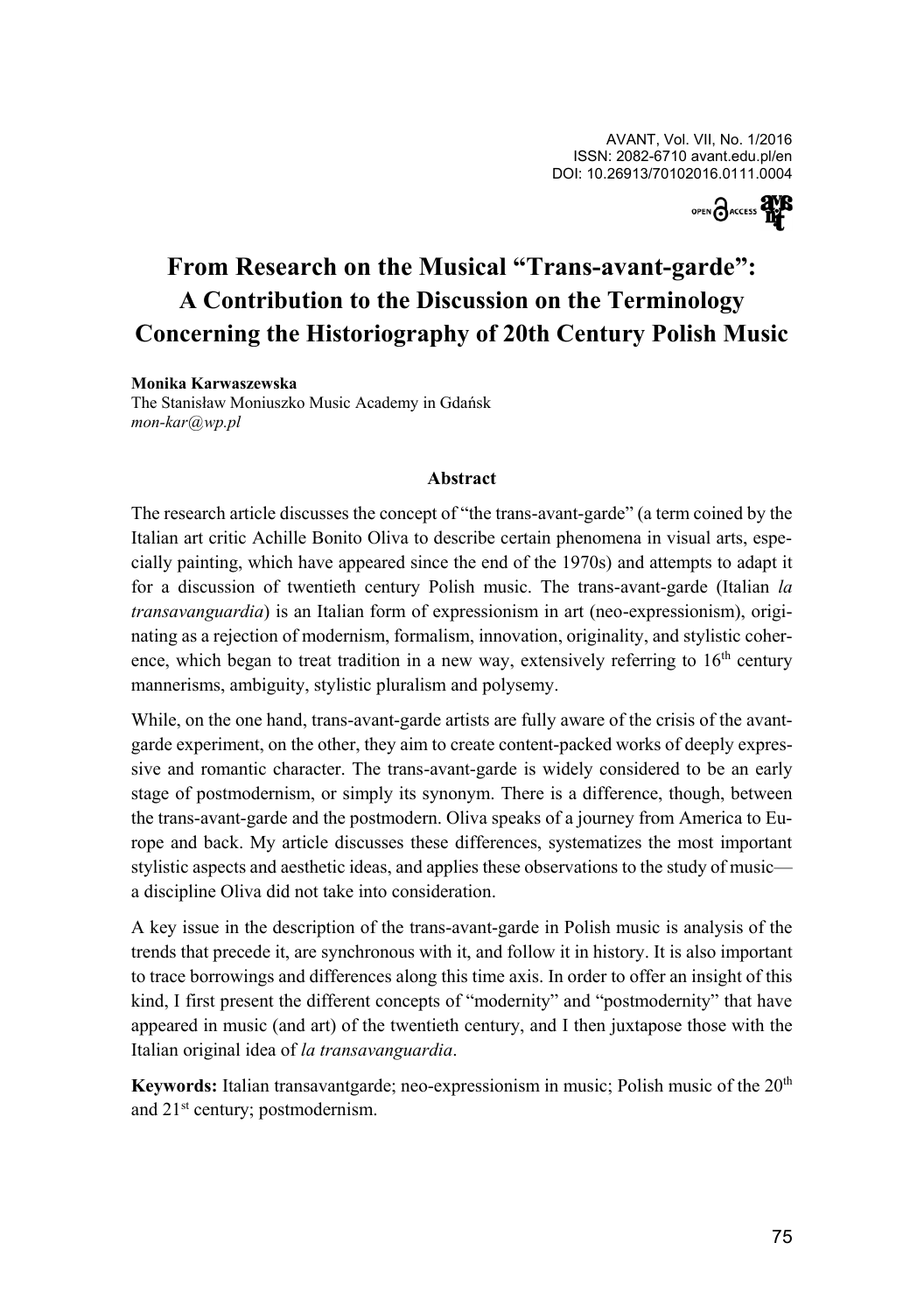*Art comes full circle, trends disappear and return in a new character. One needs to look at them critically and translate them into the present.* 1

Achille Bonito Oliva

Trans-avant-garde is a notion little known in contemporary composer communities and completely disregarded in Polish musicological writing. The key issues in the description of trans-avant-garde in Polish music concern the reconstruction of principles of music trends that both preceded it and co-occurred with it as well as establishing the main features borrowed from those trends and determining the divergent ideas. The reconstruction will consist of gathering the various concepts of the phenomena of "modernity" and widely understood "postmodernity" that are present in art (mainly the music) of the previous century and these will be referred to the Italian original promoted in painting at the end of the 1970s and in the 1980s. The status of this trend in music is still unclear and raises numerous doubts, which is why detailed interdisciplinary research is required. This paper will make it possible to systematize the terminology used by Polish musicologists, music theoreticians and aestheticians to refer to the trends and attitudes in the musical art of the  $20<sup>th</sup>$ century that are described as modernistic or avant-garde. On the one hand, the paper will also make it possible to determine their time spans and basic paradigms, and on the other both place trans-avant-garde within those time spans and describe it Only then will it be possible to create a model and arbitrary pattern of a music piece that displays the features of the Italian trans-avant-garde.

#### **Terminology and periodization dilemmas**

Periodization of the 20<sup>th</sup> century music, both European and Polish, and establishing unequivocal key points in the process of transformations of the history of musical culture are still dubious and subject to different interpretations. However, two "certain" caesuras are determined by the two world wars: the end of the 1st World War coincided with the end of the first phase of modernism, while the end of the 2nd World War brought about the birth of avant-garde. The two terms, i.e. modernism and avant-garde, as well as terms derived from them, have been used by the authors of works referring to music to describe various phenomena observed in composers' works of the  $20<sup>th</sup>$  century. In Polish musicological texts, they are most commonly used to describe phenomena related to artistic trend, style, aesthetic attitude and social-historical formation. Hence, it seems to be of key importance to explain the meanings of basic terms, i.e. modernism and avant-garde, as they are used in music-related literature. This begins with an analysis of how they function in humanities.

 $\overline{a}$ 

 $1$  Oliva 2012. This passage rendered into English is my own translation, as are all the subsequent passages unless indicated otherwise.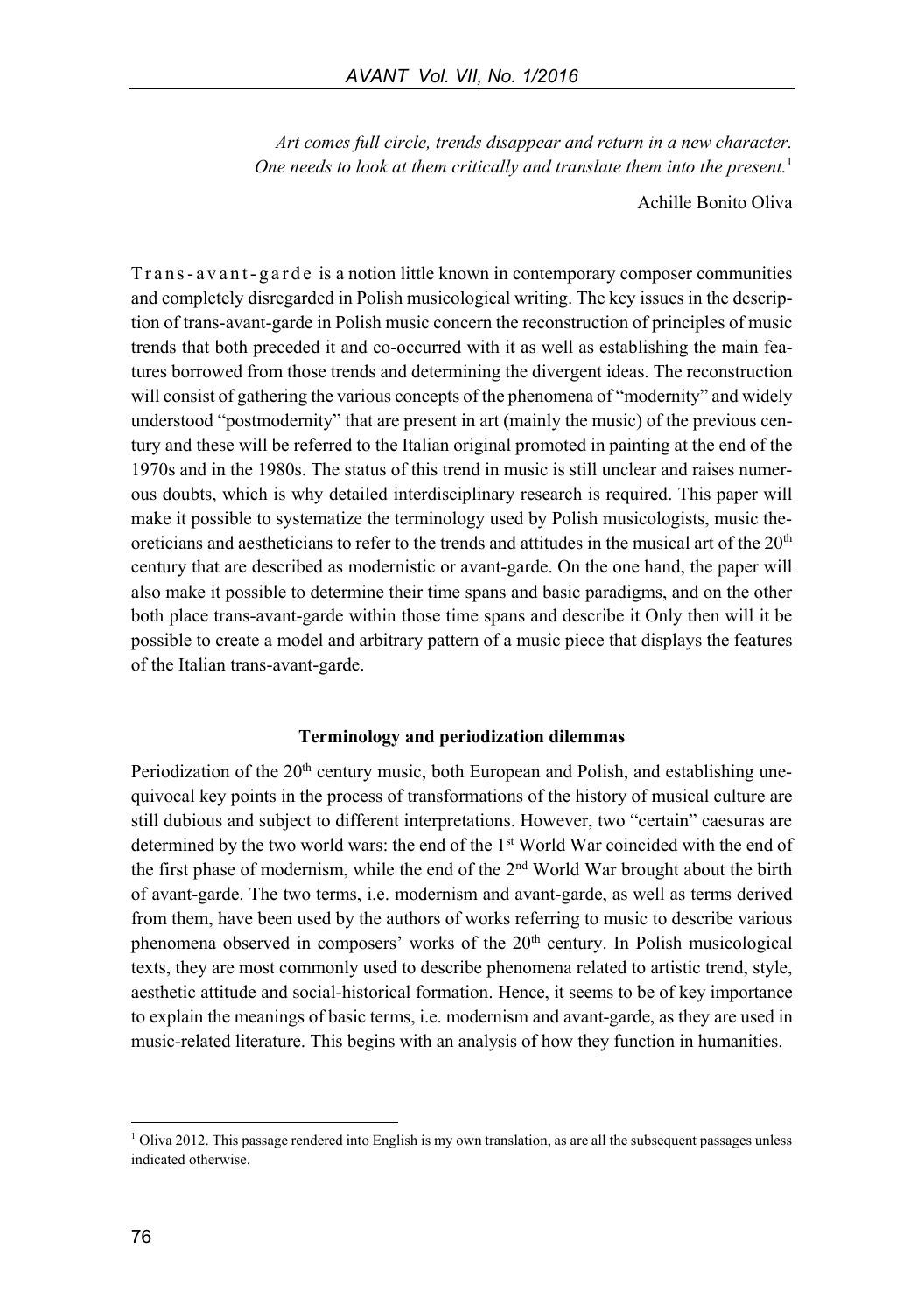The term *modernism* comes from French *modernisme* (from *moderne*—modern). The first meaning of the term *modernism* refers to all avant-garde trends in the literature and art of the 1880–1910 period. In music, the beginning of modernism is placed by Dahlhaus in the year 1890, which was the year when Gustav Mahler's *I Symphony* and Richard Strauss' *Don Juan* were created, while the period is indicated to have ended in approximately 1910, when Schönberg's atonal experiments and Stravinsky's rhythmical innovations appeared (Dahlhaus 1982: 62). According to Ryszard Nycz, a Polish literary scholar, modernism "is characterised as a vast art-worldview formation, extending from its beginnings at the end of the 19th century to its exhaustion in the 1960s, and shown in a close relationship to the processes of social, cultural and civilizational modernisation" (Nycz 2013: 9–10). Therefore, this is not a matter of drawing the boundaries between literary trends or boundaries determined by important historical events or social-political coups. In the development of modern literature, Nycz distinguishes (2013: 88) between two basic traditions: classicalmodern and avant-garde modern, whose boundaries are determined solely by linguistic phenomena. The concept of modernism in western literary studies brings to focus the root of its meaning: modernity. (Contrary to the Polish tradition, where the adjective "modernistyczny" is associated with the archaic.)

The term *avant-garde* derives from military language (Fr. *avand-garde* refers to vanguard, the troops ahead of the main forces). In the  $19<sup>th</sup>$  century, the concept was adopted by art criticism to convey the meaning of dynamism and radicalism of artistic attitude. In the  $20<sup>th</sup>$ century, artistic attitude associated with the idea of progress was referred to as "new art" or "modernistic." In German and English criticism, the term avant-garde was adopted no sooner than the end of the 1950s, at which time the artistic movements from the beginning of the century were labelled as the "First," "Great" or "Old" Avant-garde, while the post 2 nd World War movements were referred to as "Neo-" or "Second" Avant-garde. In the 1960s, the phenomena of avant-garde and neo-avantgarde became of interest to one of the outstanding theoreticians and experts on avant-garde art, Stefan Morawski. He considered the moment of emergence of avant-garde art, which he described as modern art, to have been the time when the symptoms of the so-called crisis in art appeared (Morawski 2007: XXXVII). He contrasted the **avant-garde** of the first half of the 20<sup>th</sup> century, which he identified with the notion of the **first avant-garde** that emphasised innovation in art, with the **neo-avantgarde** of the second half of the century, which he also identified with the **second avant-garde**, and, initially, even with **postmodernism**. Morawski applied these notions to the plastic arts, literature and music. According to him, the avant-garde formation consists in four models of creation (2007: XLV):

- avant-garde, autotelic (authors of new plastic and poetic values, first and second film avant-garde);
- involved (stressing the artist as a tribune, emphasising political issues);
- heroic-pessimistic (expressionistic artist, author attacked by an authoritarian system);
- utilitarian-artistic (authors stressing simple and clear constructions).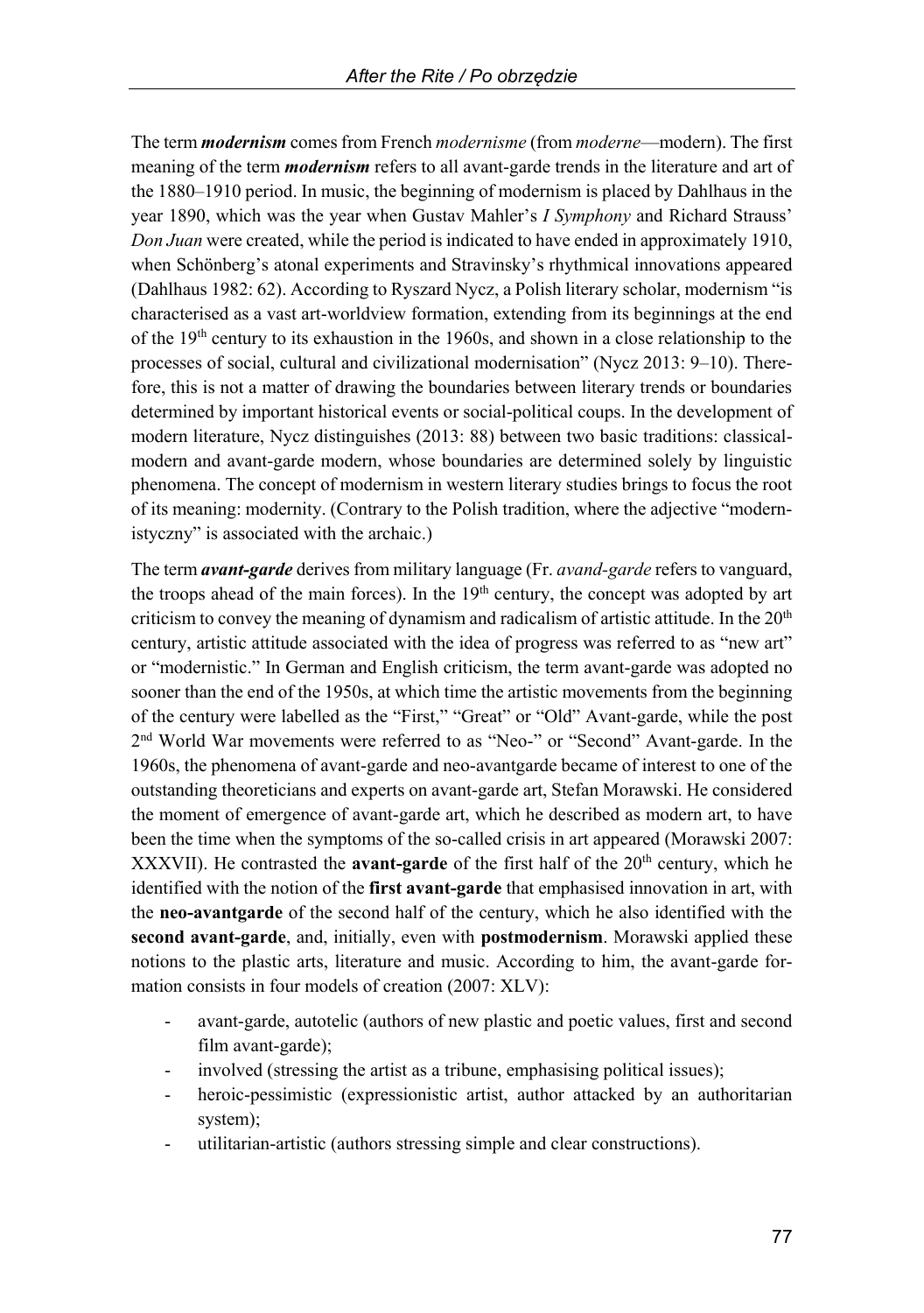The neo-avantgarde formation's identity, also called postmodernist, was due to the significant technological and scientific development. In addition, in this case, four basic models are distinguished by Morawski (2007: XLVI–LI):

- technological (installations, computer and electronic art, photomedia);
- popster-hyperrealistic (author referring to the imagery which is an element of mass culture—posters, commercials, TV);
- ludic-aleatoric (actionistic) (happenings, performances, street theatres, aleatoricism, instrumental theatre);
- process art (meta-artistic art) (meta-art, concrete poetry, graphic music).

Neo-avantgarde, according to Stefan Morawski, "undermines the concept of art and instead advocates practising anti-art in which the previous aesthetic categories, i.e. form, virtuosity, expression, mimesis, talent and genius, do not play any role" (2007a: 212). As noted by Morawski, Neo-avantgarde choices were made outside of art, which by some scholars was seen as the end of artistic avant-garde in its strict sense. Morawski mentions also the fact that a special role was attributed to arrangement and idea, while good structure of the form of a work of art was neglected.

The semantic range of terms differs from text to text. Previously, numerous scholars have found it difficult to situate in relation to one another such concepts as *modernism* and *postmodernism, avant-garde, neo-avantgarde* and *trans-avant-garde, modernity* and *postmodernity* and still there is no constant formula to be used to describe "musical avantgarde" in its strict sense. As rightly noted by Maciej Gołąb, a certain degree of terminological incoherence

> may result from a relatively rarely used today by the historians of the  $20<sup>th</sup>$  century music notion of modernism, even though it originates from the German *Musikgeschichtsschreibung* (the concept of *musikalische Moderne*, which refers to the period at the turn of the 19<sup>th</sup> and 20<sup>th</sup> centuries). The scholars prefer the concept of avant-garde that is rooted in texts ... and the emerging—as a result of [its] crisis—postmodernism, as opposed to the historical or contemporary modernism. (Gołąb 2011: 34–35)

It should be noted that musicologists and music theoreticians tend to bracket the activities of last century composers as belonging to particular artistic trends/currents or generations of composers.

Due to the dominating trends and currents in art, two basic notions referring to composers' attitudes appear in works by Polish musicologists and aestheticians: modernist and avantgarde. These notions, in turn, make it possible to distinguish the next ones, directly related to the historical and aesthetic development of these formations:

- $modernism \rightarrow postmodernism$  or, using specifically Polish terminology, moderna,  $\rightarrow$  moderna I $\rightarrow$  moderna II,  $\rightarrow$  postmoderna;
- avant-garde  $\rightarrow$  neo-avantgarde  $\rightarrow$  trans-avant-garde or, using a different terminology) avant-garde I → avant-garde II.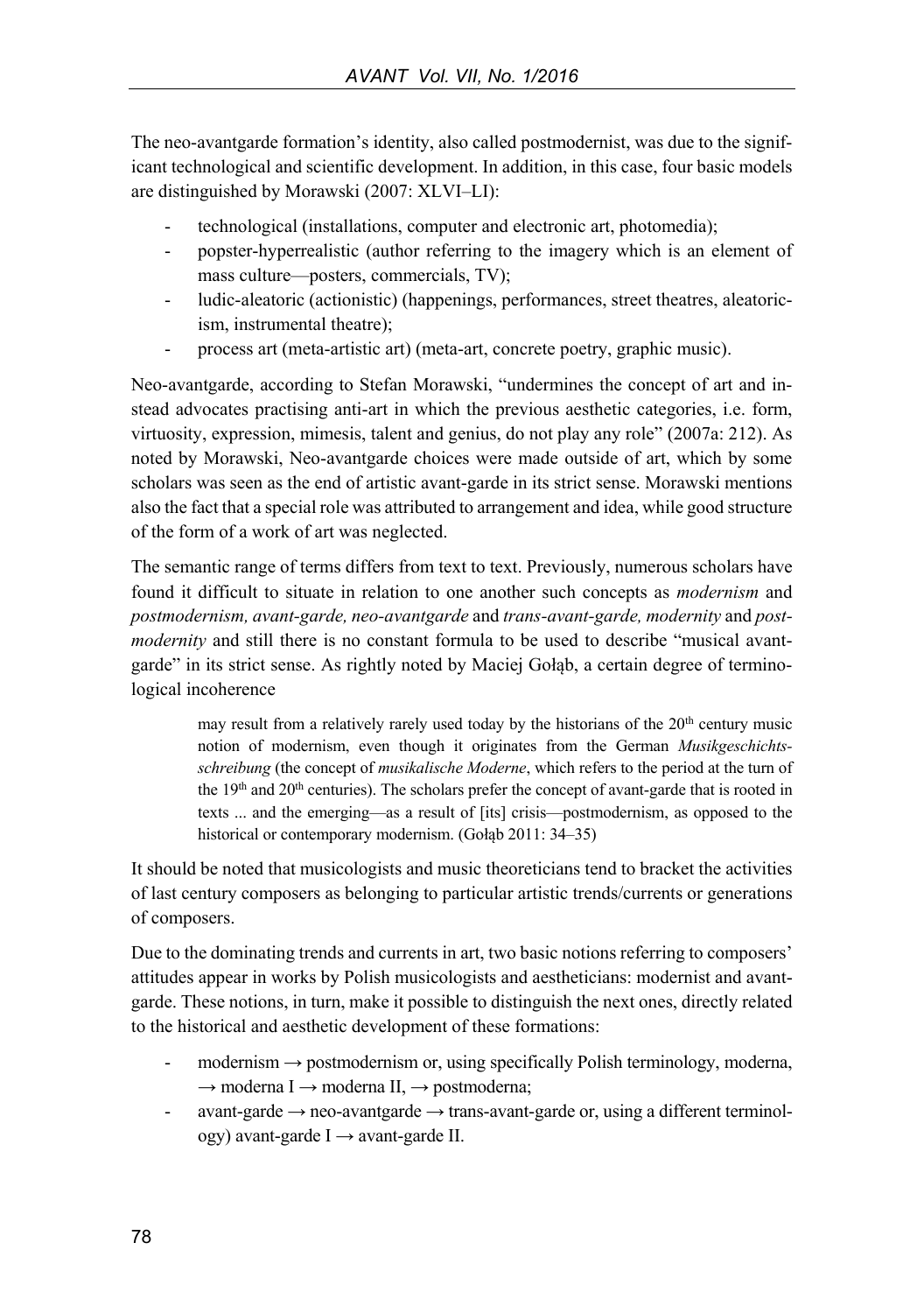Thus, a hundred year period of development of art yields a multiplicity of kaleidoscopic configurations of the widely understood "avant-garde."

For example, a Polish musicologist, Maciej Gołąb, uses in his works the term **moderna**, translated into English as modernism**.** He understands it as

> a certain hidden "invisible" social-historical formation. He does not place it in opposition to either avant-garde or postmodernism … Musical modernism, understood as a socialhistorical concept, unites those composers … who creatively marked their presence in the history of  $20<sup>th</sup>$  century music; ... also unites those who rank the value of "difference" higher than the idea of newness and progress. It is not then [according to Gołąb] novelty in the musical culture, but cultural change in general that constitutes the criterion for the presence of modernism, regardless of the degree of reference to the past or the degree of mastering compositional skills. (Gołąb 2011: 35)

In musical art, a model of so-called "modernism fluctuation" is observed, consisting of 20 or 25 year cycles that show the varying intensity of strengthening or hindering the tendencies of avant-garde's presence in the artistic culture of the  $20<sup>th</sup>$  century (Gołąb 2003: 170). Gołąb determined five artistic formations that constitute this model (2003: 171):

- modernism (formation of the neo-romantic composers active in the years 1890–1910);
- modernism I (a group of expressionist composers active in the years 1910–1935);
- **modernism outlawed** (composers active in the totalitarian systems in the years 1935–1956) resulting from political, not artistic events [enslaved modernism],
- **modernism II** (composers in the years 1956–1975 focused on innovative concepts of structuring musical form);
- postmodernism (approximately in the 70s, a crisis affects the avant-garde ideas and "liberated modernism," i.e. postmodernism, emerges).

The period before 1935 is the first period of avant-garde (called here modernism I), while the year 1950 approximately marks the beginning of the second avant-garde (called here modernism II), identified with neo-avantgarde.

On the other hand, Zbigniew Skowron introduces the term **"musical avant-garde"** to refer to the new phenomena, trends and composers' attitudes in the music of the 1940s and 50s, characterised by innovative treatment of sound matter and opposition to tradition, described by scholars in musicological literature as "new music," "contemporary music," "today's music," "modern music," and "avant-garde music" (Skowron 1989: 11). The avant-garde phenomena in the music of the 20<sup>th</sup> century occurred twice, which makes it possible to distinguish two avant-garde phases and formations:

- the first avant-garde (historical) up to the  $2<sup>nd</sup>$  World War (futurism, French avantgarde, the Vienna School of the 20<sup>th</sup> century, American avant-garde), Polish avant-garde of the period between the wars;
- the second avant-garde (post-war): total serialism, concrete and electronic music, new structural concepts, aleatoric music, computer music, structural and sonorist concepts in Poland after the year 1956, unism, happening, multimedia.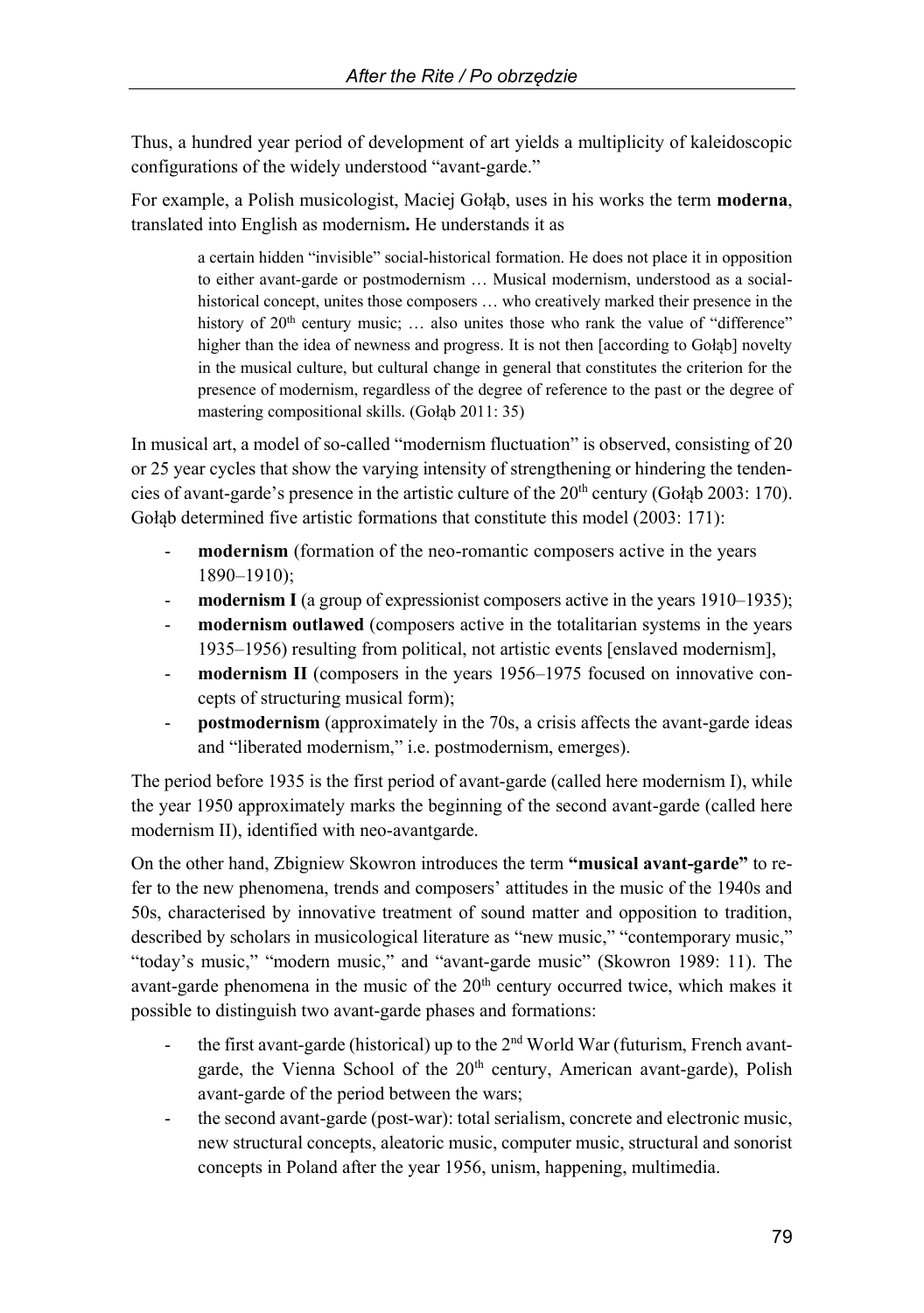Alicja Jarzębska adopted the term musical modernism from the book *Modern Times*, edited by Robert Morgan. She uses the term **modernism** to refer to the period from the end of the  $19<sup>th</sup>$  century to the end of the 1970s. She claims that the new "modernist" meaning of the term departs from the centuries-old tradition of order associated with the idea of beauty. The term "music" in the modernist period means emotional and intellectual disorder, expression and chaos. Then comes the time referred to as post-modernist, linked with new phenomena in modern musical culture. She also employs the term musical avantgarde, functioning in the post-war years, whose

> aim was to liberate the composer from the old conventions and rules of composition and also to achieve innovative sound effects as well as anti-narrative flow of acoustic events ... to eliminate any quasi-melodic and euphonic sound combinations and the effect of repetitiveness or similarity as well as the effect of tension gradation and culmination. (Jarzębska 2004: 2018)

Jarzębska applies the terms postmodernist and postmodern music to works created since the 1970s.

Jadwiga Paja-Stach understands modernism and postmodernism as epochs in the history of culture and presents the differences in artists' attitudes to the artistic achievements of the past (2007: 57):

- **modernism** (app. 1890–app. 1970): innovative attitude, which accepts tradition; avant-garde attitude, which rejects tradition;
- **postmodernism** (app. 1970–): buff attitude—ludic treatment of traditional elements, seria attitude—"attentive" assimilation of traditional elements.

Małgorzata Woźna-Stankiewicz, when evaluating the musical art of the 20<sup>th</sup> and 21<sup>st</sup> centuries with reference to various suggestions for interpreting the postmodernist phenomena, distinguishes three artistic attitudes of composers as regards their stance on tradition (2007: 81):

- modernist (a complete rejection of tradition: dodecaphony, serialism, avantgarde I and II, novelty, experiment, sonorism, aleatoricism, happening);
- **anti-modernist** (reinterpretation of the past and excessive emphasis on the authority of tradition: neoclassicism, neostyle, neotonality);
- **postmodernist** (equally justified and selective usage of the whole, including the latest, heritage: pluralism, eclectism, freedom, relativism, post-avantgarde, intertextual techniques, minimalism, repetitiveness, New Age, a return to roots).

Leszek Polony, a Polish aesthetician and music theoretician, distinguished three formations in the history of art and culture of the 20<sup>th</sup> century: **avant-garde**; **neo-avantgarde**, the so called "**anti-art avant-garde**" that emerged around the mid-1950s and radically questioned all the basic aesthetic categories (1991: 313); and the third formation, which was critical towards the **"anti-art avant-garde"** and entered the artistic stage in the 1970s (1991: 342).

Musicologists, however, rarely use the term **trans-avant-garde** to describe the phenomena of postmodern art in which "the ideology of 'progress' began to lose its momentum in the mid-1970s and was replaced by the categories: 'postmodernism,' 'postmodernity,' and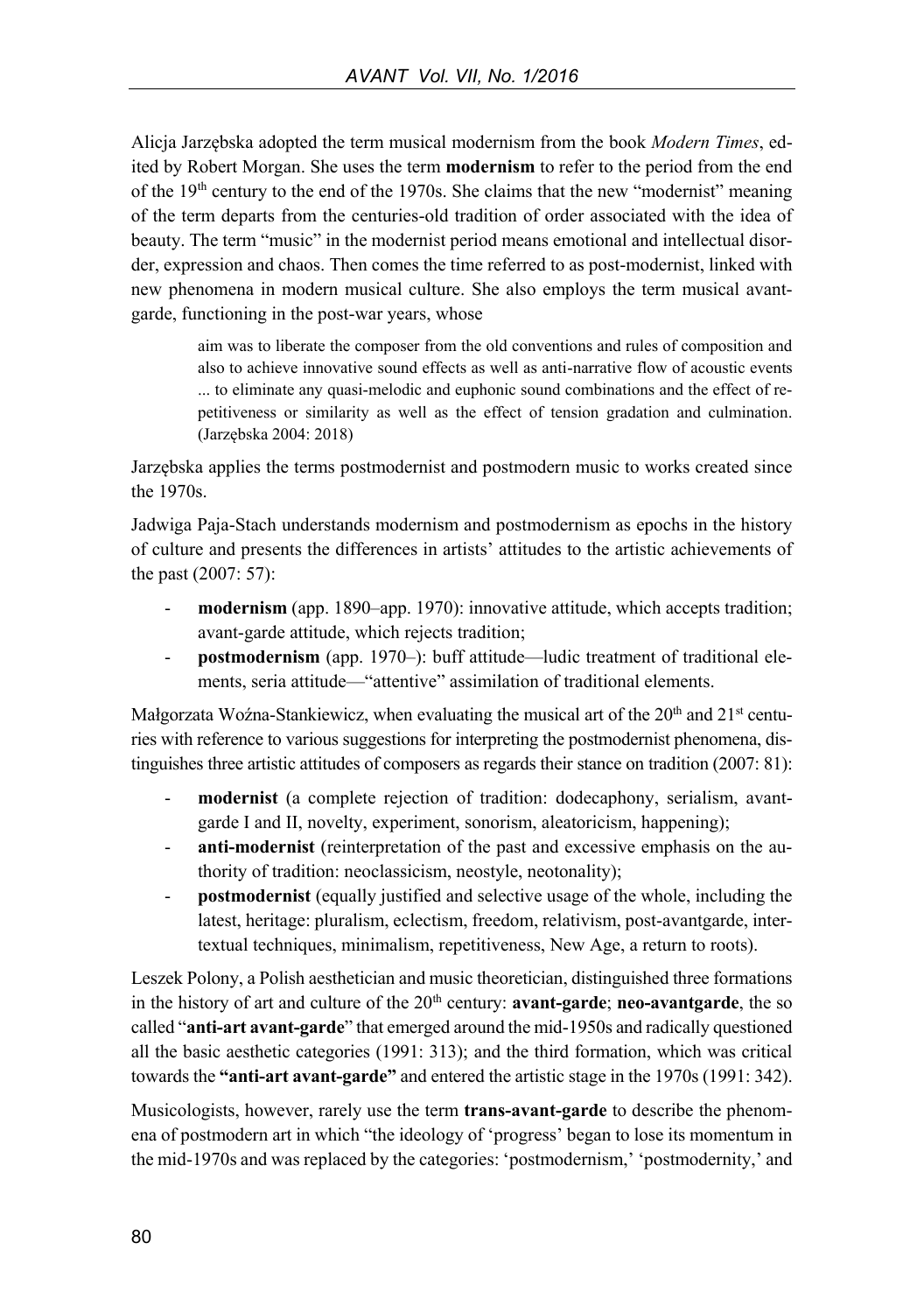'New Age'" (Gołąb 2011: 34). Małgorzata Woźna-Stankiewicz, in turn, suggests the term **post-**avantgarde within the postmodern attitude of composers. The term trans-avant-garde is used in her work *Wariacje na postmodernizm* by aesthetician and philosopher Krystyna Wilkoszewska. While describing postmodernism in philosophy and art, including literature, architecture, plastic arts (painting and sculpture) and film, she suggests abandoning the term postmodernism in the field of plastic arts in favour of a sequence of concepts: avant-garde – neo-avantgarde – trans-avant-garde, in which the last one, as a transgression of avant-garde, is meant to be a synonym of postmodernism (2008: 192). Grzegorz Dziamski, in his description of avant-garde art and the art created since the 1970s, introduced the term **trans-avantgarde**, understanding it as an art

> transgressing nothing more or less than avant-garde itself ... and which attacked the key concepts of the avant-garde discourse—novelty, originality, exceptionality, authenticity, self-referentiality—rehabilitating those categories that avant-garde, seemingly forever, had sent to the wastebasket of history: manual ability, painting tradition, communicativeness, artistic aura, figurativeness, narrativeness, subjectivity, expression of desires and emotions, classic forms, regional motifs ... Trans-avantgarde was not a return to the past, but, as it would soon turn out, a reach for new sources of inspiration in order to better rise to the challenges of the future. (Dziamski 1995: 7–8)

The art of that period is described by Dziamski as "postmodern art, regarded as the art after the end of art; as art liberated from the modern metanarratives as well as art open to the multimedia reality of the present day" (Dziamski 2002:19).

The outstanding expert on postmodernism, Jean-Francois Lyotard, when discussing transavantgarde and neo-expressionism in the publication *Art and Philosophy*, considers these forms of a painter's expression to be "a passing moment of forgetting about everything that people had tried to achieve for the whole century, a loss of all those meanings which had seemed fundamental to painting" (Virilio 1991: 70; Qtd. in: Dziamski 1995: 9).

Anna Rutkowska, in her essay on postmodernism, writes that

it emerged in the seventies, in the culture of the so-called highly developed civilisation of the West ... it is a sum of phenomena, which is why it is better to refer to it as postmodernity or postmodern reality, so that the name does not suggest any analogies to trends and styles in art or composing techniques. This postmodernity is a multifaceted mixture of elements of the so-called high culture with elements of mass culture. (Rutkowska 2005: 284)

In order to describe the art of the end of the  $20<sup>th</sup>$  century, Krzysztof Baculewski, a Polish composer, in the monograph *Współczesność 1975*–*2000. Historia muzyki polskiej pod redakcją Stefana Sutkowskiego*, introduces the term trans-avant-garde as a phenomenon the same as postmodernism, new expression, postmoderna, postmodernisticality, postmodernity, or post-art (2012: 155). Baculewski emphasises that "one of the tendencies within this trend was reaching into various trends and styles, [and] trans-avant-garde poetics became one of the manifestations of the postmodern, non-uniform and sometimes contradictory world" (2012: 171–172).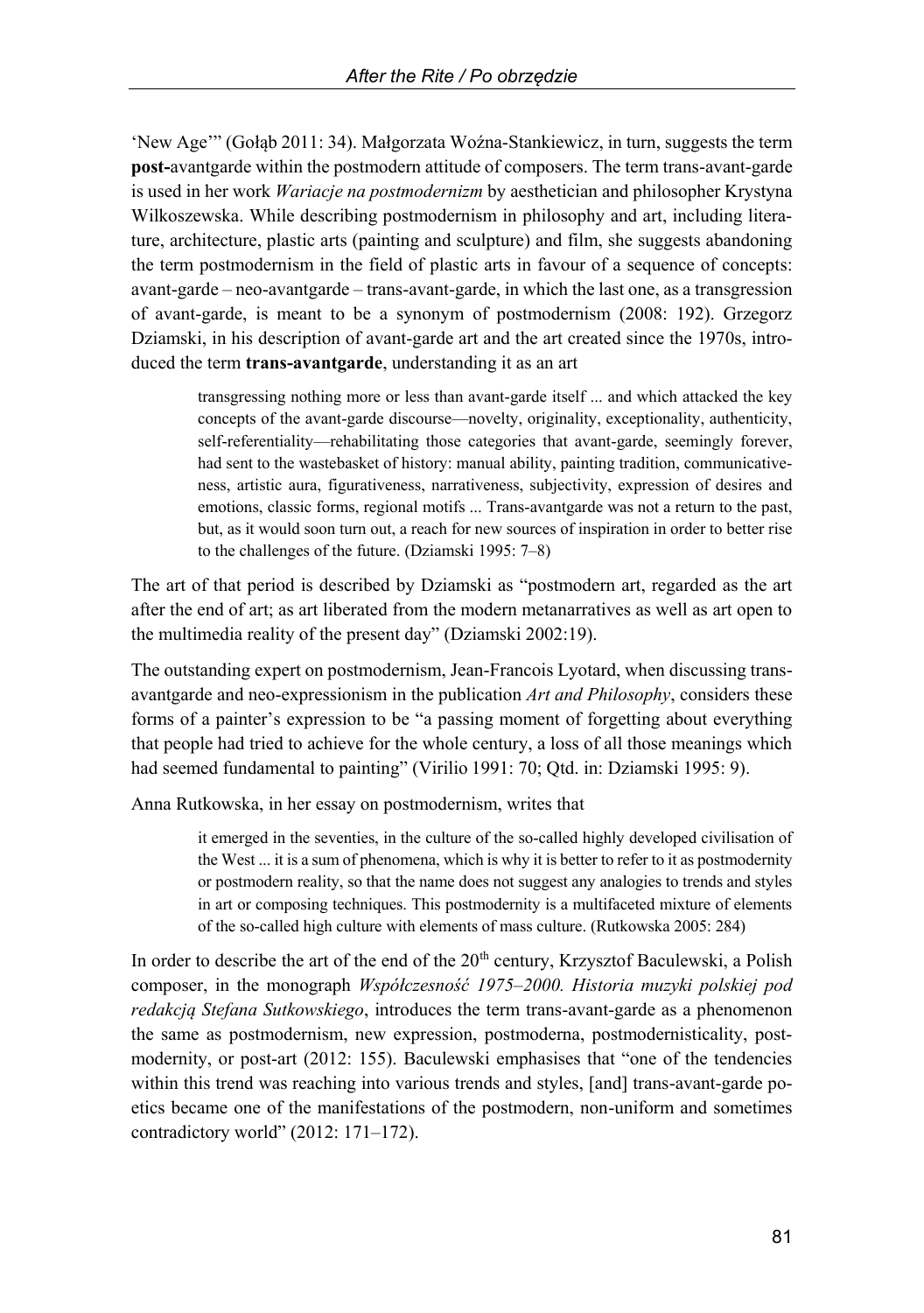However, Krzysztof Szwajgier, a music theoretician, presents in his text *Sonoryzm wobec współczesności* an original vision of changes occurring in modern Polish music after the social transformation that took place in 1968. The author distinguished "three trends that developed in parallel and constituted the paradigm of musical postmodernism:

- essentialism (minimalism, reductionism, naturalism);
- traditionalism (postmoderna, new romanticism, polystylistics);
- **trans-avant-gard** (late modernism, neo-avantgarde, neomodernism);

suggesting in brackets also alternative terms which are postulatory in character" (2014: 26).

Trans-avant-garde is understood by Szwajgier as one of the paradigms of modernism, exemplified, among others, by trends such as intermediality and post-sonorism, within which the works of Tadeusz Wielecki (the theoretical category of a musical gesture) and Lidia Zielińska's *musical archipelagos* may be placed (2014: 25). A practical implementation of the idea of musical gesture is three compositions by Wielecki entitled *Studium gestu*. These were written in succession for the clarinet, piano and cello (1995), piano (1997) and clarinet, trombone, piano, cello and double bass (2000).

It needs to be stressed, however, that the term trans-avant-garde originates from Italy (it. *la transavanguardia*). It is a trend in art suggested by Italian modern art critic and historian Achille Bonito Oliva to refer to the artistic phenomena (mainly in painting) observed almost simultaneously in a number of countries since the end of the 1970s (Italy, *la transavanguardia* or *Arte cifra*; France, *Nouveaux fauves* or *La Figuration libre*; the United States, *New Wave*; Scandinavia and Germany, *Neue Wilde*; Poland, *Nowa ekspresja*). The critic explains that while determining this phenomenon, he reached for expressionism which was absent from Italy in its clear form. It constitutes the Italian variety of expressionist tendencies in art (neo-expressionism) that stems from opposition against modernism, formalism, innovativeness, originality and stylistic coherence, and which takes advantage of tradition in a new way at the same time referring to the  $16<sup>th</sup>$  century mannerisms of fuzziness, stylistic pluralism and polysemy. Trans-avant-garde, according to Oliva, makes use of prior works in the form of citation presented in expressionist stylistics. The critic sees its origin in the activities of a group of Italian artists that adopted the name "Arte cifra": in the 1970s, Enzo Cucchi, Sandro Chia, Francesco Clemente, Mimmo Paladino and Francesco De Maria combined figurativeness with abstraction in their expressionist works. Oliva does not perceive this trend as an anti-avant-garde tendency, but rather as progress in the linear order of the history of art. A trans-avant-garde artist is an artist who is, on the one hand, fully aware of the crisis of avant-garde and the associated progress or experiment, but who, on the other hand, is oriented towards the freedom of creating "content" works, characterised by deep expression and romanticism.

Trans-avant-garde is considered the initial phase of postmodernism and these two are often treated as identical. However, there is a difference between them, which Oliva compares to a trip from America to Europe and the other way round. Oliva holds the opinion that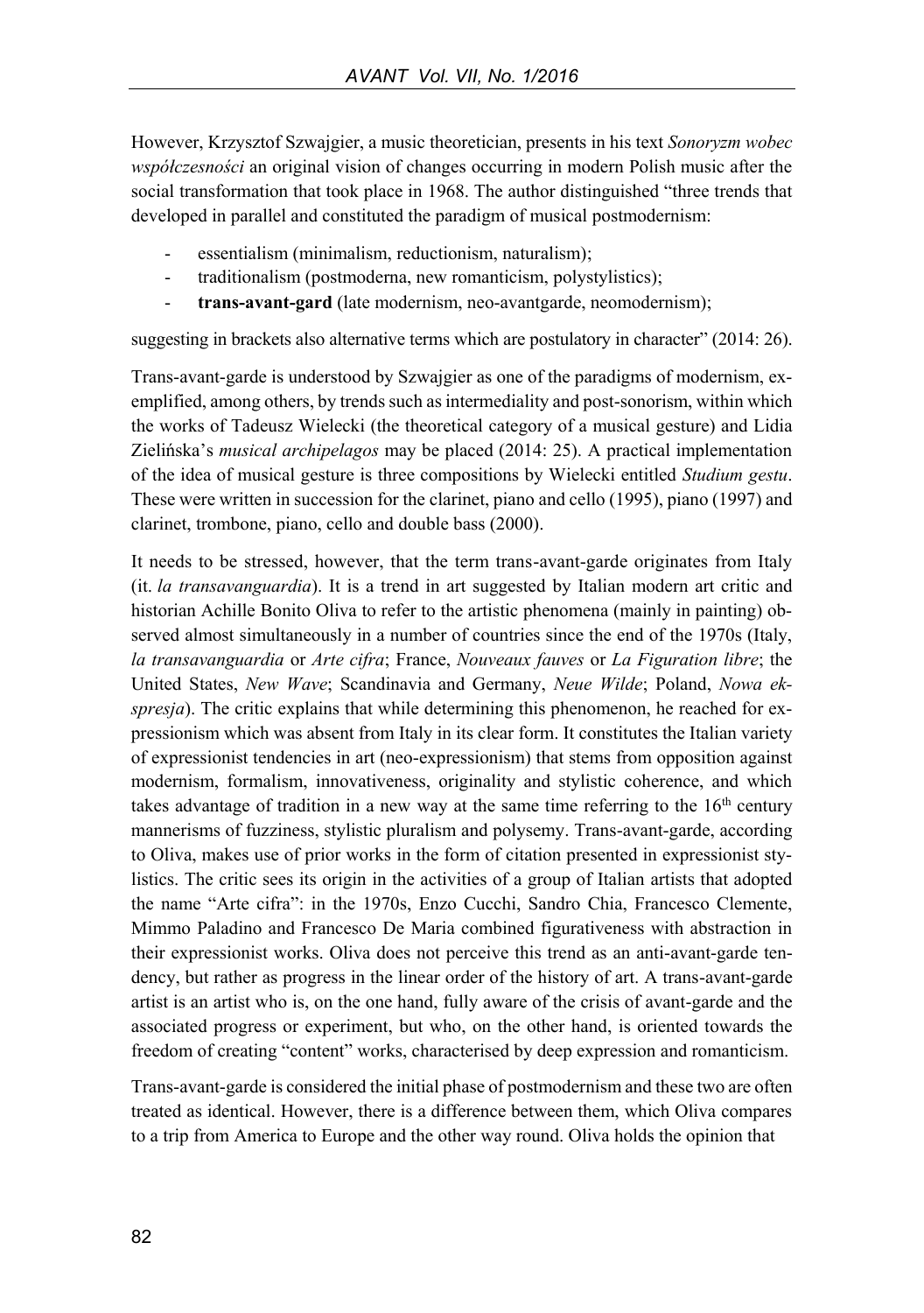trans-avant-garde liberated artists … liberated authors from the ideology of linguistic Darwinism, the concept of linear development of art … it brought back the romantic aspect to art, gave it an anthropological identity and a territory, which entered into interaction with various means of communication. (Oliva 2012)

The premiere of the term *la transavanguardia* took place in 1979 in the magazine "Flash Art," in which Oliva published the essay entitled "The Italian Trans-Avantgarde" (1979: 17–20). A year later, the first book concerning the Italian trans-avant-garde appeared in two language versions: *The Italian Trans-avantgarde*, *La Transavanguardia Italiana* (Oliva 1980) and a monograph on world trans-avant-garde, *Trans-avantgarde international* (Oliva 1982), both of which brought success to the author in this field.

### **Prologue to adaptation of the notion of trans-avant-garde to the historiography of 20th century Polish music**

The basis for formulating the author's concept of musical trans-avant-garde, besides the trend's assumptions formed by Oliva in the field of painting, will be the terminology suggested by Krzysztof Szwajgier, Leszek Polony, Krystyna Wilkoszewska and Grzegorz Dziamski. Lack of unequivocal terminology severely hinders conclusive statements and causes the postulatory character of the suggested terms for describing the phenomena present in the Polish music of the 20<sup>th</sup> century.

The division of the Polish music of the previous century, which is presented below, into four main phases and the corresponding artistic movements has been made on the basis of the following: the different treatment of novelty in modern art (opposition between avantgarde and neo-avant-garde); the terminology described above; the political-social transformations and the associated innovative artistic attitudes.

- from 1918 to 1939 (period between the wars): avant-garde (Polish expressionism);
- from 1939 to 1956 (foreign occupation period, totalitarian systems): anti-avantgarde (Polish neoclassicism, folklorism, socialist realism);
- from 1956 to 1968 (October thaw): neo-avantgarde or new avant-garde (dodecaphony, serialism, sonorism, punctualism, post-serialism, aleatoric music, conceptualism, electronic and concrete music, electroacoustic music, instrumental theatre, happening, graphic music);
- since 1968 (March events): post-avantgarde or avant-garde after avant-garde (essentialism [minimalism/unism, reductionism, spectralism], traditionalism [stylistic pluralism, eclectism], trans-avant-garde [neo-romanticism, neo-expressionism, intermediality]).

For the period beginning in 1968, when other scholars see the rise of postmodernist tendencies in art that are associated with "the state of soul and mind" rather than with a historical period, the notion of postavantgarde may be proposed, which is understood as the presence of "avant-garde after avant-garde"or new modernism. It is worth adding that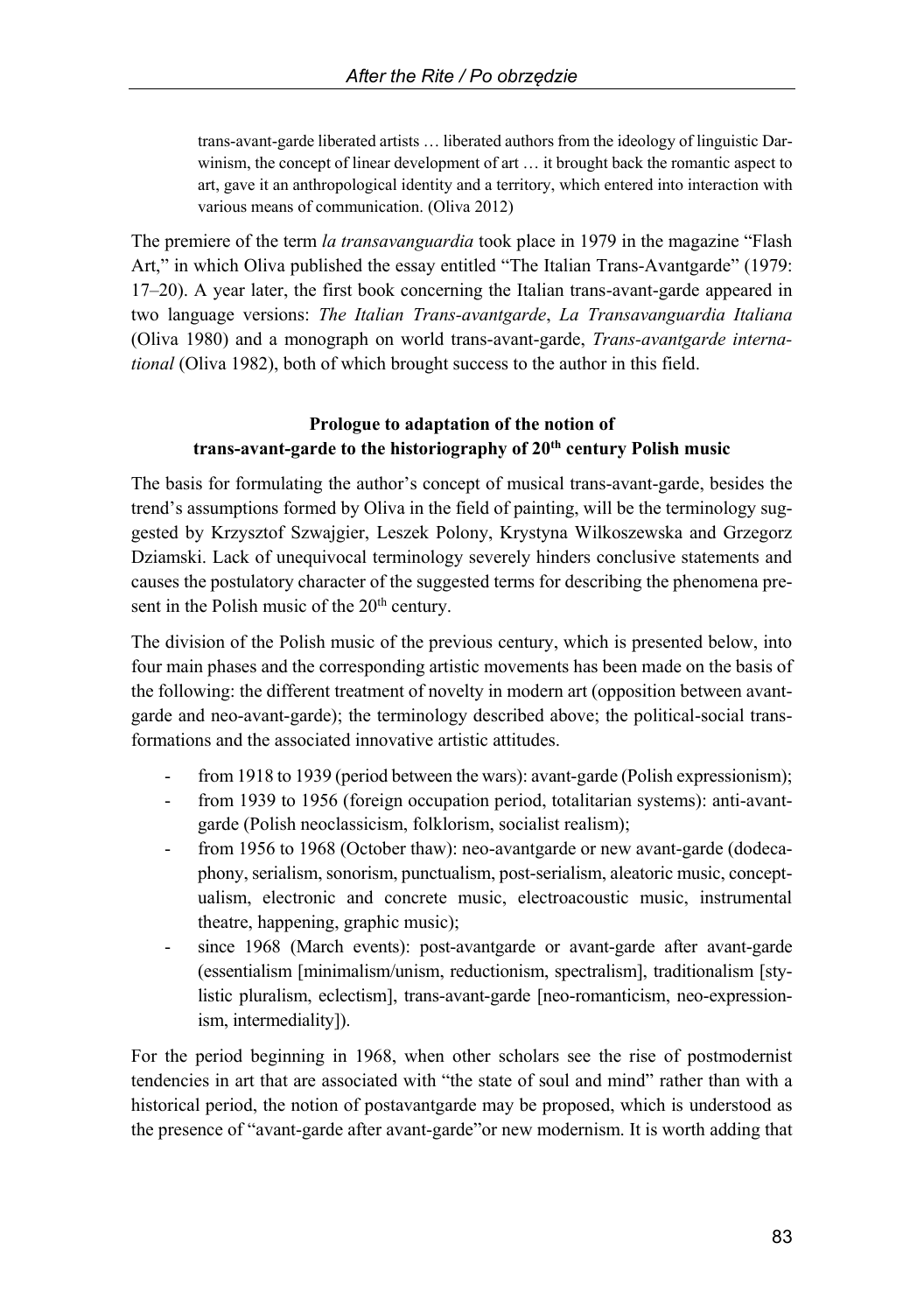when postmodernism started to be intensively proclaimed in the 1970s, there were manifestations in the West of a group of French spectralists whose works did not have much to do with postmodernism since they constituted instead a continuation of avant-garde. However, within widely understood postmodernism, new stylistic trends were formed which definitely broke with the idea of novelty in art (associated with avant-garde) as well as trends which still draw from it, resulting in works of a new category.

Following the particularization of postmodernism suggested by Krzysztof Szwajgier, postavantgarde has been divided into three discrete stylistic trends that have been differentiated not on the basis of succession in time, but due to the composers' attitudes that were dominant in them (essentialism, traditionalism, transavantgarde). This type of division and suggested trends also apply to modern music. Trans-avant-garde may be a similar case to postmodernism or postmoderna, which were transferred into the field of music from the area of literary studies, philosophical studies, architecture and painting.

The author understands trans-avant-garde as a stylistic trend that is not a direct continuation of avant-garde, but rather one that immediately follows the latter. Trans-avant-garde, as this specific continuation of avant-garde, allows acceptance of everything that was rejected by anti-art and lets it be shown in a completely new light, with the focus on a turn towards neo-romanticism, new expression, a return to emphasising the content of the work, to the function of symbol in music, usage of traditional formal structures and of the new media.

The phenomenon of trans-avant-garde is constituted by three basic trends and aesthetic categories: neo-expressionism, associated with new expression; neo-romanticism or rather neo-neo-romanticism since neo-romanticism as a trend in Polish music already existed; and a broadly understood intermediality, which is "the consequence of a more and more strongly present concept of transgressing the artistic boundaries by means of experimental examination of their potential for hybridisation" (Wasilewska-Chmura 2011: 132), in which a fundamental role is played by expansion and development of new media. In the author's opinion, a musical work that meets the criteria of musical trans-avant-garde should be a synthesis of the codes of tradition and modernity, with the following in particular:

- created after the year 1975;
- performs both expressive and referential functions (Tomaszewski 2005: 14)<sup>2</sup>;
- is characterised by profound and extreme emotionalism;
- exhibits the features of neo-romanticism:
- has fluent, unfragmented musical narration;
- has uncomplicated formal structure;
- optionally contains an intensely expressive verbal text or is based on literary content;
- combines a number of techniques and composing styles derived from the past and presents them in a modern version;

 $\overline{a}$ 

<sup>2</sup> Main functions of a music piece in artistic space according to Mieczysław Tomaszewski.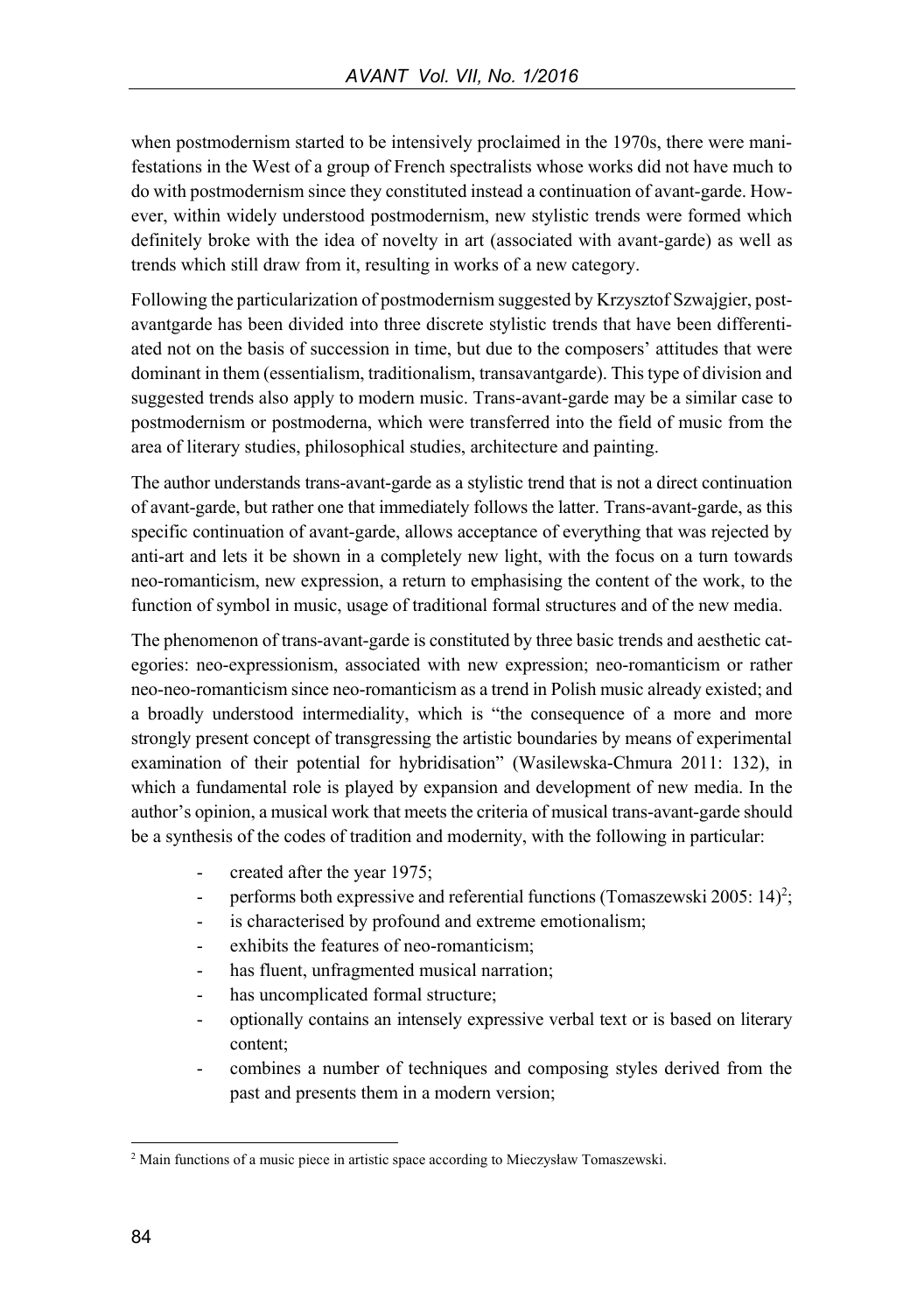- enables its perception as an artistic intermedial form which is an integration of various semiotic systems as well as audio-visual techniques and technologies, including digital and electronic media;
- allows for its functioning as inclusive music, "absorbing, receiving ... a foreign fragment in the way which is tuned with the whole ... manifested in quotations, allusions and reminiscences" (Tomaszewski 2005: 29).<sup>3</sup>

The first traces of these assumptions are observed in the works of the composers of Name of formation "Stalowa Wola" 1951 generation represented by Andrzej Krzanowski, Aleksander Lasoń and Eugeniusz Knapik, whose output turned out to be ground-breaking and constituted a new trend. Further, the features may be observed in the works of composers born in the 1920s and 1930s, including Krzysztof Penderecki, Henryk Mikołaj Górecki, Włodzimierz Kotoński, Tadeusz Baird, Zbigniew Bujarski, Zygmunt Krauze, Andrzej Dobrowolski, and Bogusław Schaeffer, as well as in the output of composers younger than these such as Krzysztof Knittel or Paweł Mykietyn, who present the effects of their work at the International Modern Music Festival "Warsaw Autumn."

Works which may be treated as signals of the forthcoming trend are the compositions on religious themes by Krzysztof Penderecki created in 1974, i.e. *The Awakening of Jacob*  for orchestra and *Magnificat* for solo bass, vocal ensemble, two mixed choirs, boys' voices and orchestra, which are regarded as symptomatic musical emblems of a combination of stylistic trends: the departing avant-garde and the approaching neo-romantic. In this way, they determine the caesuras of the qualitative transformations in Penderecki's style.

It must be noted that, initially, the paradigm of the new expression functioned in direct opposition to the avant-garde anti-art. The composers attempted to stress the romantic elements and radically turn away from the avant-garde language towards a wider audience. With time, the radicalism faded away and the composer intends to discover, i.e. "create the material in such relations that would allow the possibilities of music unknown to us so far to be revealed" (Schaeffer 1976: 12).

The compositions by Zygmunt Krauze, created at the end of the 1970s, are characterised by return to the past, deep emotionalism and variable expression. A work worth noting is *Adieu,* a 2001 piece written in the form of a capriccio for upright piano and orchestra. The innovative use of traditional instruments was dictated by the sound values that Krauze wished to obtain in order to present a climate of nostalgic tunes to the listener.

The trend will also be exemplified by works, uncomplicated and closed in form, which use the new media as a source of music and, at the same time, emphasise the melodic pattern characterised by deep emotionalism.

For instance, intermediality is present in the electroacoustic works by Andrzej Dobrowolski, created after 1975. A good example is *Musik für Tonband und Bassklarinette* from 1980, which combined sounds from traditional instruments and electronically generated

 $\overline{a}$ <sup>3</sup> Terminology following Mieczysław Tomaszewski.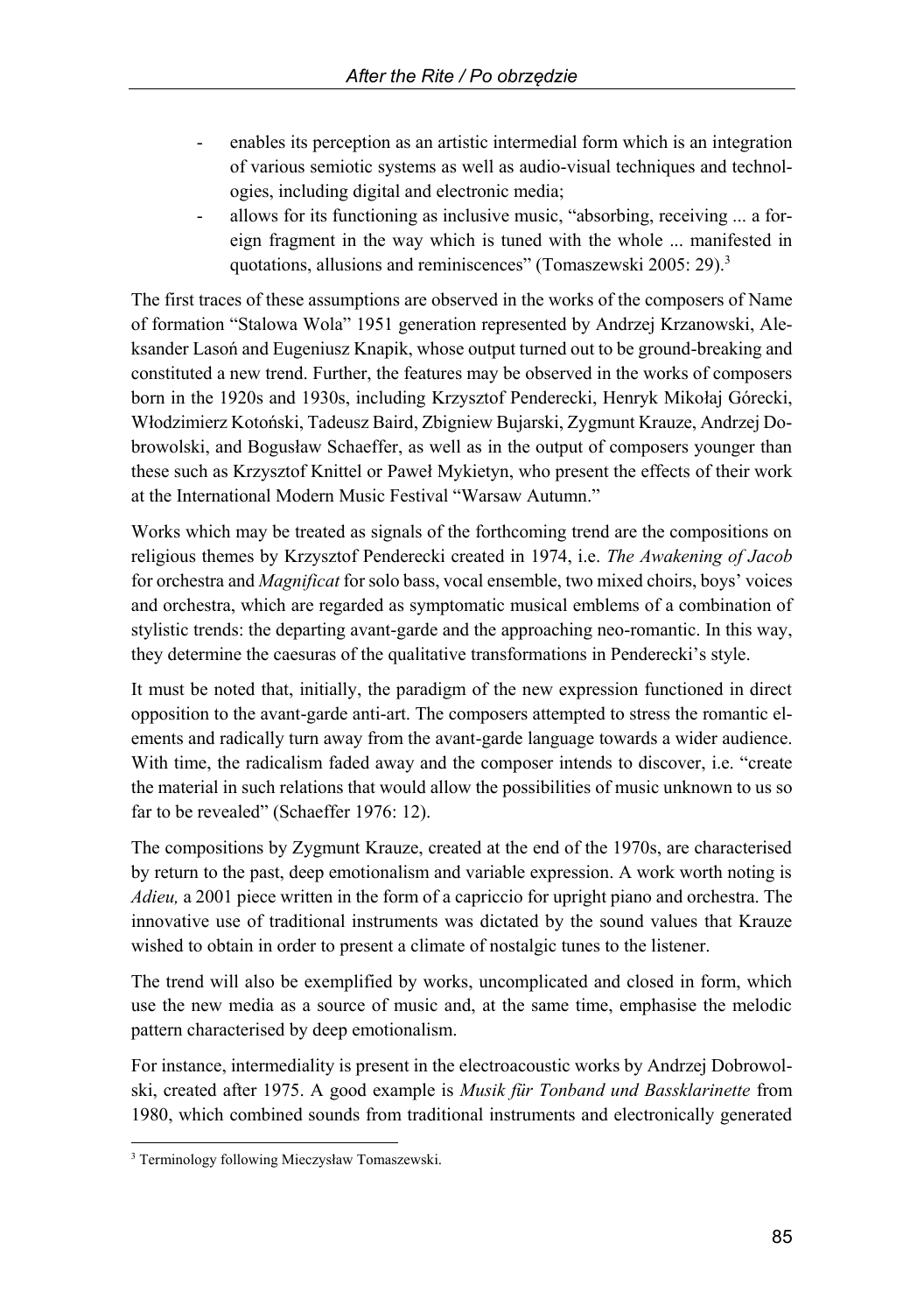sound material, where the dependencies between the bass clarinet part and the recording tape part resemble the relations that can be observed in the case of a "classic" model of a solo concerto. The electronic composition by Dobrowolski *Passacaglia für TX* for tape, in turn, was created in two versions in the years 1988–1989. It was the first piece in which the composer made use of advanced, in those days, digital and computer technology. The title refers to the Yamaha TX digital synthesizer, which was employed for sound emission, and to the Baroque form. The Baroque *passacaglia* was presented according to the composer's own ideas by means of the "new" media.

Another instance of intermediality in a broad sense is Lidia Zielińska's piece from 2007 entitled *Conrad's Seven Isles* for electronic sound and 10 amplified instruments. Inspired by Joseph Conrad's *Freya of the Seven Isles*, the work places emphasis on making the listener sensitive to new qualities of sound.

What is worth quoting at this point is Krzysztof Knittel's *recycling* theory, which he has already used since the end of the  $20<sup>th</sup>$  century but did not formulate until 2011 (Barculewski 2012: 271). In Krzysztof Barculewki's words "recycling consists of the fact that in new pieces the composer uses *in extenso* or *mutatis mutandis* the material from works completed in the more or less distant past" (2012: 272). For the first time, Knittel used earlier material in 1994 in *Sonata da camera No. 1* for trumpet and synthesizers. Similar to Dobrowolski, the composition is meant for two different media (a traditional instrument and electronics) which refer at the same time to tradition as regards the structure of the form. In 1997, in *Doricos* (seven miniatures for a string quartet and tape) Knittel presents the listener with a synthesis of musical matter and extra-artistic reality, i.e. a string quartet and the sounds of prison life recorded on tape along with Zbigniew Herbert's poem *What Mr Cogito Thinks About Hell*.

The hybrid nature may thus constitute one of the foundations of the intermedial concepts of art, which equals an explicit transgression of the avant-garde narration.

A systematic specification of the emblems of this artistic current is not an easy task since numerous works exhibit these correlations.

The compositions listed above are only examples that seem to meet the conditions of being representative of trans-avant-garde. Determination of a greater number of works which exhibit, in various degrees, the features of the described paradigm will be possible after conducting a multidimensional analysis and interpretation of compositions created after 1975. Both the features of "musical" trans-avant-garde and the suggested composition fitting this trend are purely postulatory in character and require additional interdisciplinary research to be conducted. Referring to Oliva's words quoted at the beginning of this paper, one may state that avant-garde has returned in a new "incarnation": in a version which gives sense and content to the work of art.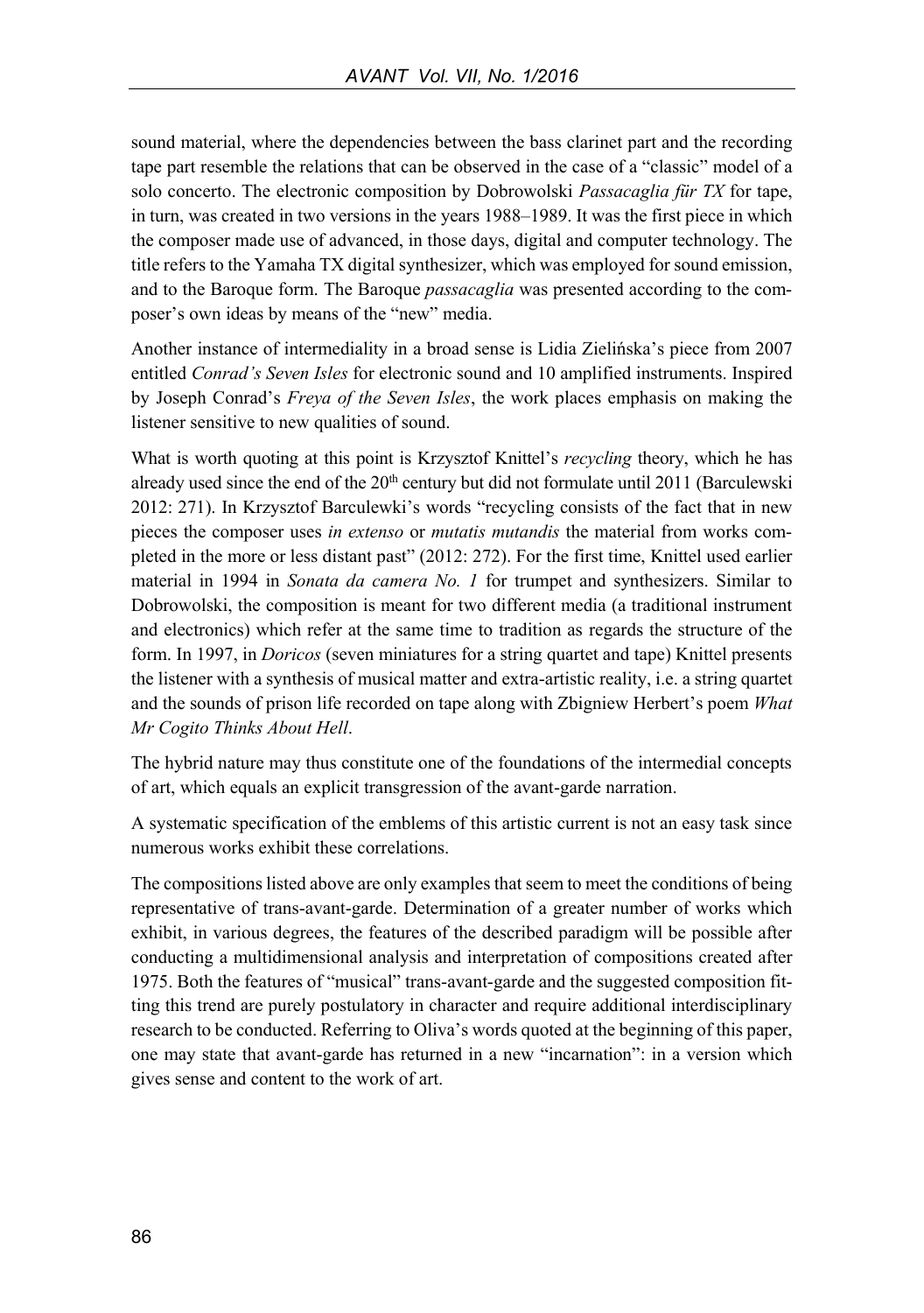#### **References**

- Baculewski, K. 2012. *Współczesność 1975*–*2000. Historia muzyki polskiej pod redakcją Stefana Sutkowskiego*, Vol VII, Part 2. [E-book]. Warszawa: Narodowe Centrum Kultury.
- Chłopecki, A. 2008. Mykietyna budowanie świata. *Gazeta Wyborcza*, 156: 26.
- Dahlhaus, C. 1982. O pieśniach Karola Szymanowskiego do słów Richarda Dehmela. Zu Karol Szymanowskis Dehmel-Liedern. *Res Facta*, 9: 62–78.
- Dziamski, G. 1995. *Awangarda po awangardzie: Od neoawangardy do postmodernizmu*. Poznań: Wydawnictwo Humaniora.
- Dziamski, G. 2002. Spoglądając na sztukę minionego wieku. *Estetyka i Krytyka*, 2(3): 1–19.
- Gołąb, M. 2003. *Spór o granice poznania dzieła muzycznego*. Wrocław: Fundacja na Rzecz Nauki Polskiej.
- Gołąb, M. 2011. *Muzyczna moderna w XX wieku: Między kontynuacją, nowością, a zmianą fonosystemu*. Wrocław: Wydawnictwo Uniwersytetu Wrocławskiego.
- Jarzębska, A. 2004. *Spór o piękno muzyki: Wprowadzenie do kultury muzycznej XX wieku*. Wrocław: Wydawnictwo Uniwersytetu Wrocławskiego.
- Morawski, S. 2007. Awangarda artystyczna (o dwóch formacjach XX wieku). In: S. Morawski, ed. *Wybór pism estetycznych. Klasycy estetyki polskiej*: 196–223. Kraków: Wydawnictwo Universitas.
- Morawski, S., ed. 2007. *Wybór pism estetycznych. Klasycy estetyki polskiej*. Kraków: Wydawnictwo Universitas.
- Nycz, R. 2013. *Język modernizmu. Prolegomena historycznoliterackie*. Toruń: Wydawnictwo Uniwersytetu Mikołaja Kopernika.
- Oliva, A. B. 1979. The Italian Transavantgarde. *Flash Art*, 92–93: 17–20.
- Oliva, A. B. 1980. *The Italian Trans-avantgarde*, Milan: Politi Editore.
- Oliva, A. B. 1982. *Trans-avantgarde international*, Milan: Politi Editore.
- Oliva, A. B. 2012. Krytyk musi być prorokiem. O. Święcicka, interviewer. *Art & Business*, 2012(7–8): 115–118. Source: http://oswiecicka.files.wordpress.com/2013/01/07\_rozmowa\_oliva.pdf, 19.09.2014.
- Paja-Stach, J. 2007. Kompozytorzy polscy wobec idei modernistycznych i postmodernistycznych. A. Jarzębska, J. Paja-Stach, red. *Idee modernizmu i postmodernizmu w poetyce kompozytorskiej i refleksji o muzyce*: 55–73. Kraków: Musica Iagellonica.
- Polony, L. 1991. *Polski kształt sporu o istotę muzyki*, Kraków: Wydawnictwo Akademii Muzycznej.
- Rutkowska, A. 2005. Postmodernizm. In: M. Podhajski, ed. *Kompozytorzy polscy 1918*–*2000*, Vol. I, *Eseje*: 283–295. Gdańsk—Warszawa: Wydawnictwo Akademii Muzycznej w Gdańsku.
- Schaeffer, B. 1976. *Wstęp do kompozycji*. Kraków: Polskie Wydawnictwo Muzyczne.
- Skowron, Z. 1989. *Teoria i estetyka awangardy muzycznej drugiej połowy XX wieku*. Warszawa: Wydawnictwo Uniwersytetu Warszawskiego.